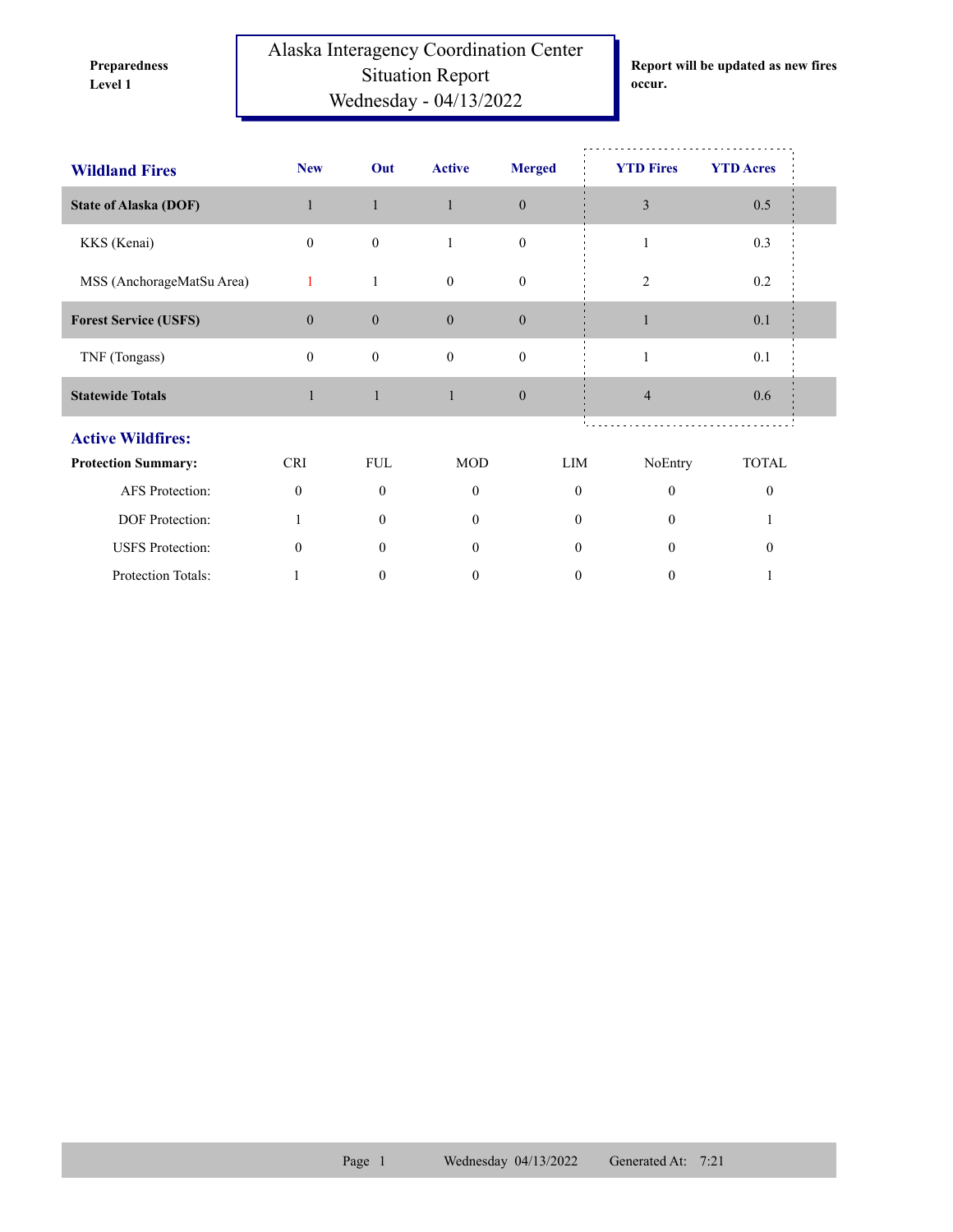## **Active Fires Status Summary**

|                         | Staffed           |                     | Unstaffed         |                     |  |  |
|-------------------------|-------------------|---------------------|-------------------|---------------------|--|--|
|                         | Contained $(S/C)$ | Uncontained $(S/U)$ | Contained $(U/C)$ | Uncontained $(U/U)$ |  |  |
| AFS Protection:         |                   |                     |                   |                     |  |  |
| <b>DOF</b> Protection:  |                   |                     |                   |                     |  |  |
| <b>USFS</b> Protection: |                   |                     |                   |                     |  |  |
| Status Totals:          |                   |                     |                   |                     |  |  |

| <b>Active Fires Acreage Summary</b> |                   |                |  |
|-------------------------------------|-------------------|----------------|--|
|                                     | Acres             | Acreage Change |  |
| New                                 | 0.1               |                |  |
| Monitor                             | 0.3               |                |  |
| 3 Prescribed                        | 15.1              |                |  |
| 5 Fires                             | Total Acres: 15.5 |                |  |

**Prescribed Fires**

|                                 | <b>YTD</b> Fires | <b>YTD</b> Acres | <b>New</b> | Active | Out Yesterday |
|---------------------------------|------------------|------------------|------------|--------|---------------|
| National Park Service           |                  | 1.0              |            |        |               |
| State of Alaska                 |                  | 0.1              |            |        |               |
| U.S. Forest Service             |                  | 14.0             |            |        |               |
| <b>Fuels Management Totals:</b> |                  | 15.1             |            |        |               |

|        |          | <b>Cause Summary For All Fires (Includes Merged Fires But Not Prescribed Fires)</b> |
|--------|----------|-------------------------------------------------------------------------------------|
|        | Human: 4 | $0.6$ Acres                                                                         |
| Total: |          | 0.6 Acres                                                                           |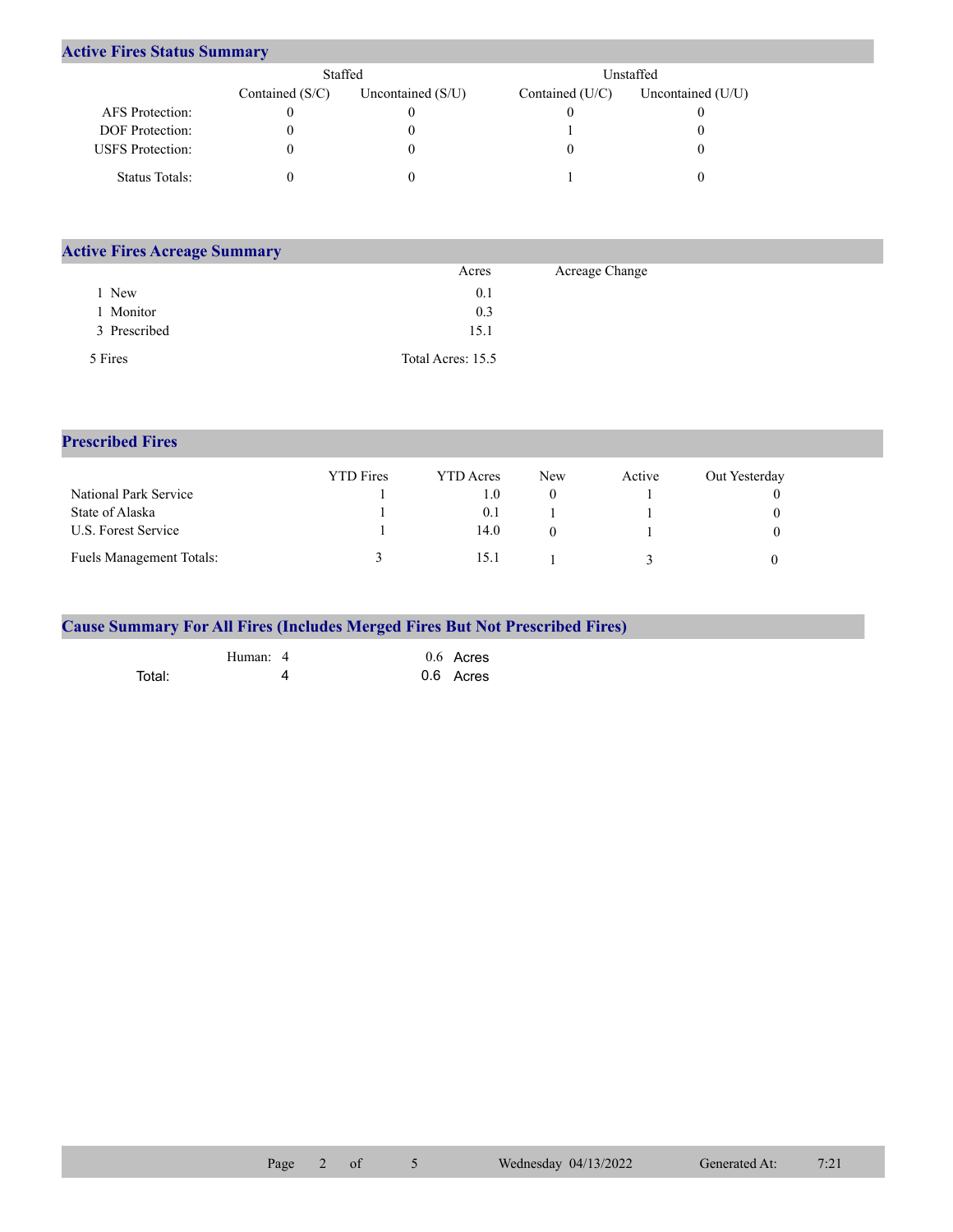| <b>New</b>               | Count: 1              |                     | Acres: $0.1$ |                      |                   |                          |                     |  |
|--------------------------|-----------------------|---------------------|--------------|----------------------|-------------------|--------------------------|---------------------|--|
| Daily Report From: 04/12 |                       |                     |              |                      |                   | $0.1$ Acreage On $04/12$ |                     |  |
|                          | Lat: $61\,32.4750$    | Status: Out $04/12$ |              |                      | Acres: $0.1$      |                          | Option: Critical    |  |
| 201004                   | Lon: $14903.0433$     |                     |              |                      | Start Date: 04/12 | Area: MSS                |                     |  |
|                          | Owner: Private        | Unit:               |              | <b>AKPRI-Private</b> |                   |                          |                     |  |
| 004                      | Name: South Bodenburg |                     |              |                      |                   |                          | Cause: <b>Human</b> |  |

Per 911 dispatch, a debris pile escaped into the wildland after hours. Local fire department extinguished the fire at the time of call. A Prevention engine examined the fire the following shift and called the fire out.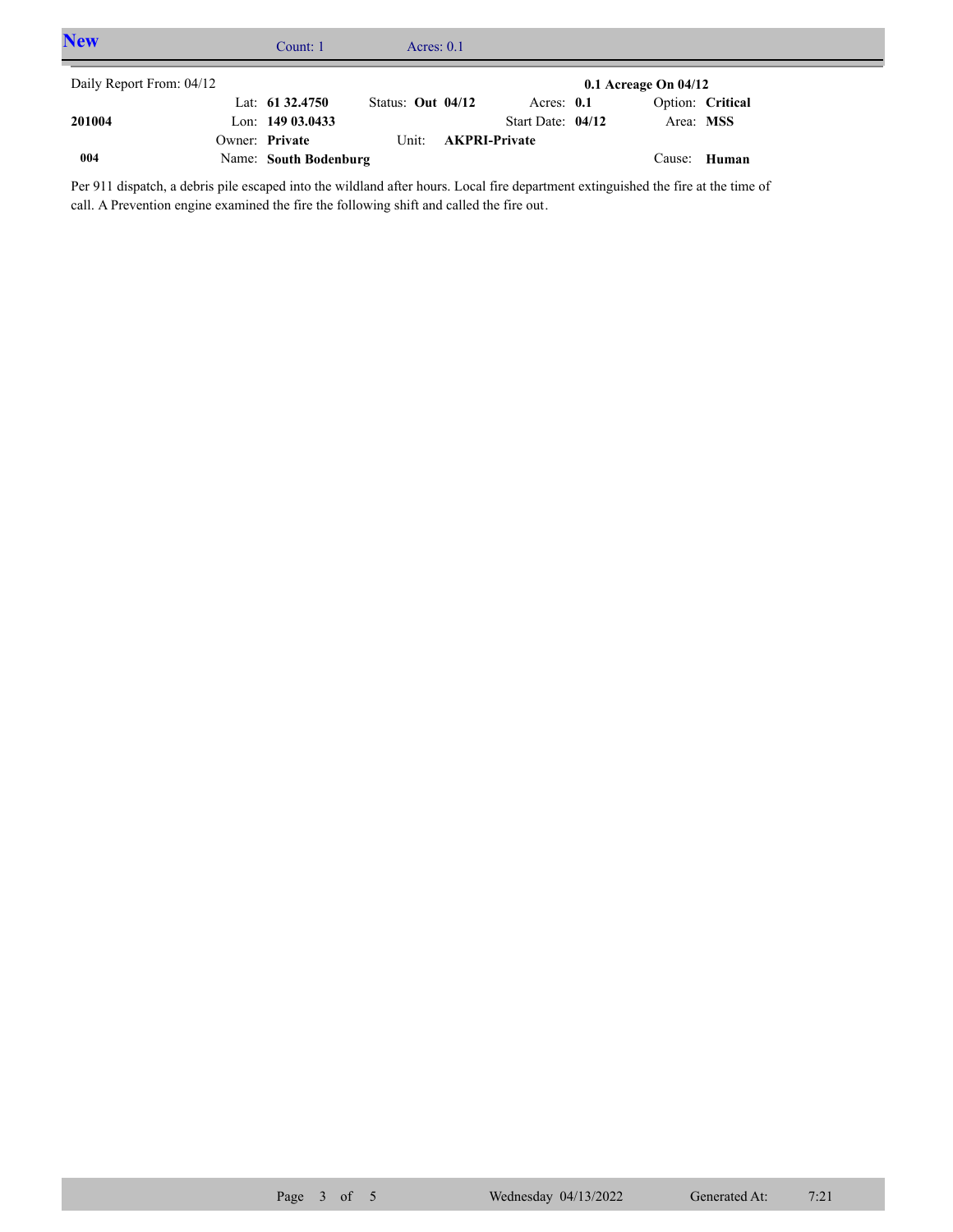| <b>Monitor</b> | Count: 1 | Acres: $0.3$ |
|----------------|----------|--------------|
|                |          |              |

**These fires are currently in monitor status. Monitoring schedules are based on defined timeframes, but are dependent on available resources, and weather conditions. When monitoring occurs, information will be updated.**

| Daily Report From: 04/12 |                     |               |                            | $0.3$ Acreage On $04/12$ |                  |
|--------------------------|---------------------|---------------|----------------------------|--------------------------|------------------|
|                          | Lat: 59 41.7833     | Status: $U/C$ | Acres: $0.3$               |                          | Option: Critical |
| 203005                   | Lon: $151\,22.9233$ |               | Start Date: 04/11          | Area: <b>KKS</b>         |                  |
|                          | Owner: Private      |               | Unit: <b>AKPRI-Private</b> |                          |                  |
| 005                      | Name: Colleens Ct   |               |                            | Cause: Human             |                  |

FMO received a message from KESA Chief at 1735 on 4/11 about a grass fire that landowners had suppressed mostly by the time VFD arrived. They requested no assistance from DOF and it was agreed that DOF Prevention would go down today and talk with landowners about safe burning practices.